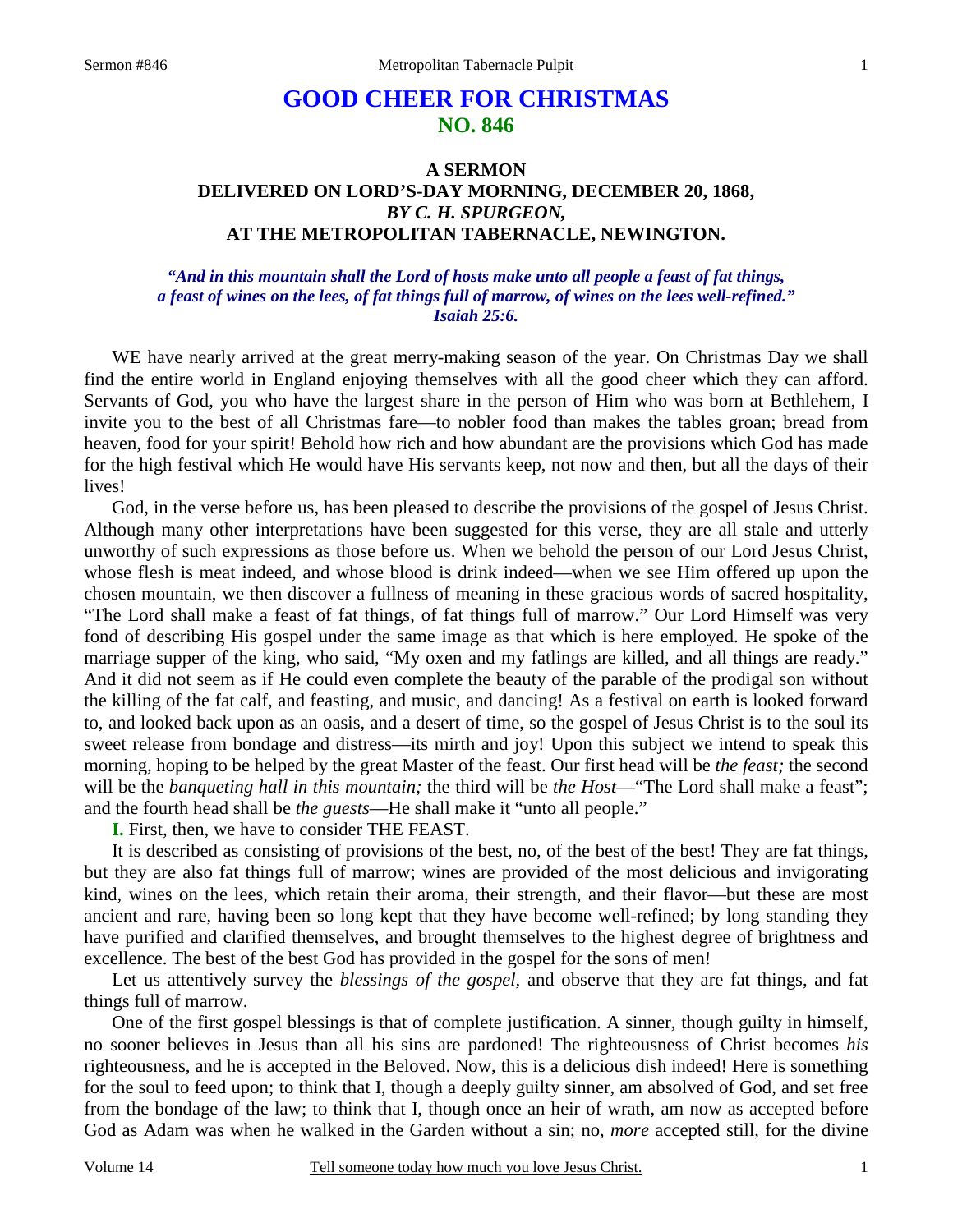righteousness of Christ belongs to me, and I stand complete in Him—beloved in the Beloved—and accepted in Him, too! Beloved, this is such a precious truth of God, that when the soul feeds on it, it experiences a quiet peace, a deep and heavenly calm to be found nowhere on earth. This is a kind of honey which never sours, to be assured by the word of God, and by the witness of the Holy Spirit within you, that you are reconciled and brought near by the blood, and the righteousness of Jesus Christ. This is a choice mercy! This is a fat thing indeed, but this is not all, it is a fat thing full of marrow. There is an inner lusciousness in it when you reach the heart and soul of the matter, transcendent in richness; remember that this righteousness, this acceptance, this *justification* becomes ours in a perfectly legal way—one against which Satan himself cannot raise an objection, for our Substitute has paid our debt, therefore we are righteously discharged. Christ has fulfilled the law and made it honorable for us, therefore are we justly accepted in the Beloved. Here is marrow indeed, when we perceive the truth and reality of the substitution of Jesus, and grasp with heart and soul the fact of our great Surety standing in our place at the bar of justice, that we might stand in His place—in the place of honor and love! What bliss it is to cry with the apostle, "Who shall lay anything to the charge of God's elect? It is God who justifies. Who is he that condemns? It is Christ who died, yes, rather that is risen again, who is even at the right hand of God, who also makes intercession for us." Come here, all you whose spiritual tastes are purified by divine grace, and feed upon this choice provision which shall be sweet to your taste, sweeter than honey and the honeycomb!

 Meditate upon a second blessing of the covenant of grace, namely, that of *adoption*. It is plainly revealed to us that as many as have believed in Christ Jesus unto the salvation of their souls, they are the sons of God. "Beloved, now we are the sons of God." Here indeed, is a fat thing! What? Shall a worm of the dust become a child of God; a rebel be adopted into the heavenly family; a condemned criminal not only forgiven, but actually made a *child* of *God*? Wonder of wonders! "Behold what manner of love the Father has bestowed upon us, that we should be called the children of God!" "To which of the kings and princes of this earth did He ever say, You are My Son"? He has not spoken thus to the great ones, and to the mighty, but God has chosen the base things of this world, and things that are despised, yes, and things that are not, and made these to be of the seed royal! The wise and prudent are passed over, but babes receive the revelation of His love. Lord, why me? What am I, and what is my father's house that you should speak of making *me* Your child? This gloriously fat thing is also "full of marrow"; there is an inner richness in adoption for, "if children, then heirs; heirs of God, and joint-heirs with Christ; if so that we suffer with Him, that we may be also glorified together." Well does the apostle remind us that if children, then heirs, for we are thus assured of our blessed heritage. "All things are yours; whether Paul, or Apollos, or Cephas, or the world, or life, or death, or things present, or things to come, all are yours. And you are Christ's; and Christ is God's." "He that spared not His own Son, but delivered Him up for us all, how shall He not, with Him, also freely give us all things?" Here are royal dainties of which the word has said most truly, "They shall be abundantly satisfied with the fatness of Your house."

 Passing on from the blessing of adoption, let us remember that every child of God is the object of eternal love without beginning, and without end; this is one of the fat things full of marrow. Is it so, that I, a believer in Jesus, unworthy as I am, am the object of the *eternal* love of God? What transport lies in that thought! Long before the Lord began to create the world, He had thought of *me;* long before Adam fell, or Christ was born, and the angels sung their first choral over Bethlehem's miracle, the eyes and the heart of God were towards His elect people! He never *began* to love them—they were always "a people near unto Him." Is it not so written, "I have loved you with an everlasting love, therefore, with lovingkindness have I drawn you"? Some kick at the doctrine of election, but they are ill advised since they labor to overturn one of the noblest dishes of the feast. They would dam up one of the coolest streams that flow from Lebanon; they would cover over with rubbish one of the richest veins of golden ore that make the people of God rich! This doctrine of a love that has no commencement is the best wine of our Beloved, and "that goes down sweetly, causing the lips of them who are asleep to speak." How joyously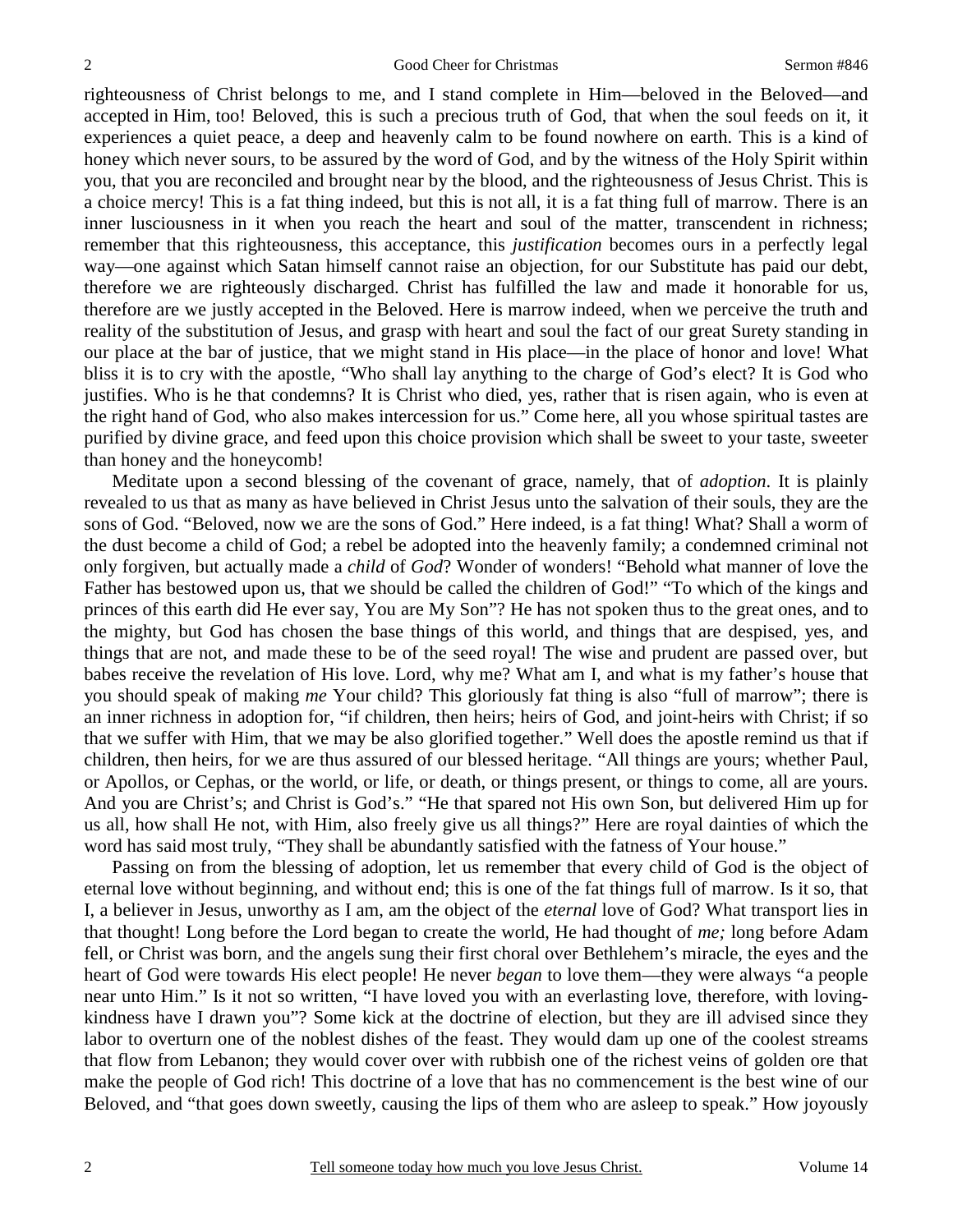#### Sermon #846 Good Cheer for Christmas

does the heart exult and leap for very joy when this truth of God is brought home by the witness of the Spirit of God; then the soul is satisfied with favor, and full with the blessing of the Lord!

 Equally delightful is the corresponding reflection that this love which had no beginning shall have no end, for He is a God who changes not. "The gifts and calling of God are without repentance." When He has once set His heart of love upon a man, He never turns away from doing him good; He says by the mouth of His servant the prophet, that He hates putting away; though we sin against Him often, and provoke Him to jealousy, yet as the waters of Noah, so is His covenant to us, for as the waters of Noah shall no more go over the earth, so He swears that He will not be angry with us nor rebuke us. "The mountains shall depart, and the hills be removed, but My kindness shall not depart from you, neither shall the covenant of My peace be removed, says the Lord that has mercy on you." "I am the Lord, I change not, therefore you sons of Jacob are not consumed." "Can a woman forget her sucking child, that she should not have compassion on the son of her womb? Yes, they may forget, yet will I not forget you. Behold, I have engraved you upon the palms of My hands; your walls are continually before Me." Why, beloved, this indeed, is a fat thing! And I may add that it is full of marrow when you remember that not merely has the Lord *thought* of you from everlasting, but *loved* you. Oh, the depth of that word, "love," as it applies to the infinite Jehovah, whose name, whose essence, whose nature is love! He has loved you with all the immutable intensity of His heart—never more and never less—loved you so much that He gave His only-begotten Son for you. He has loved you so well, that nothing could content Him but making you to be conformed into the image of His dear Son, and causing you to partake of His glory that you may be with Him where He is! Come, feed on this, you heirs of eternal life, for here are fat things full of marrow!

 We would not, beloved, have completed this list if we had omitted one precious doctrine which needs a refined taste perhaps, but which when a man has once learned to feed on it, seems to him to be best of all—I mean the great truth of *union* to Christ. We are plainly taught in the word of God that as many as have believed are *one with Christ—*they are married to Him, there is a conjugal union based upon mutual affection. The union is closer still, for there is a vital union between Christ and His saints; they are in Him as the branches are in the vine; they are members of the body of which He is the head; they are one with Jesus in such a true and real sense, that with Him they died, with Him they have been buried, with Him they are risen, with Him they are raised up together, and made to sit together in heavenly places. There is an indissoluble union between Christ and all His people: "I in them, and they in Me." Thus the union may be described—Christ is in His people the hope of glory, and they are dead, and their life is hid with Christ in God. This is a union of the most wonderful kind, which figures may faintly set forth, but which it were impossible for language completely to explain! Oneness to Jesus is one of the fat things full of marrow, for if it is so indeed, that we are one with Christ—then because He lives we must live also; because He was punished for sin, we also have borne the wrath of God in Him; because He was justified by His resurrection, we also are justified in Him; because He is rewarded and forever sits down at His Father's right hand, we also have obtained the inheritance in Him—and by faith grasp it now, and enjoy its earnest. Oh, can it be that this aching head already has a right to a celestial crown, that this palpitating heart has a claim to the rest which remains for the people of God, that these weary feet have a title to tread the sacred halls of the New Jerusalem? It is so, for if we are one with Christ, then all He has belongs to us, and it is but a matter of time, and of gracious arrangement when we shall come into the full enjoyment! Truly, in meditation upon this topic, we may, each of us, exclaim, "My soul shall be satisfied as with marrow and fatness, and my mouth shall praise You with joyful lips."

 I cannot bring forth all the courses of my Lord's banquet; one serving man cannot bear before you the riches of such a surpassing feast! But I would remind you of one more, and that is the doctrine of *resurrection, and everlasting life.* This poor world dimly guessed at the immortality of the soul, but it knew nothing of the resurrection of the body—the gospel of Jesus has brought life and immortality to light, and Jesus Himself has declared to us that he who believes in Him shall never die. "He who believes in Me, though he were dead, yet should he live." Jesus *is* the resurrection and the life! Not the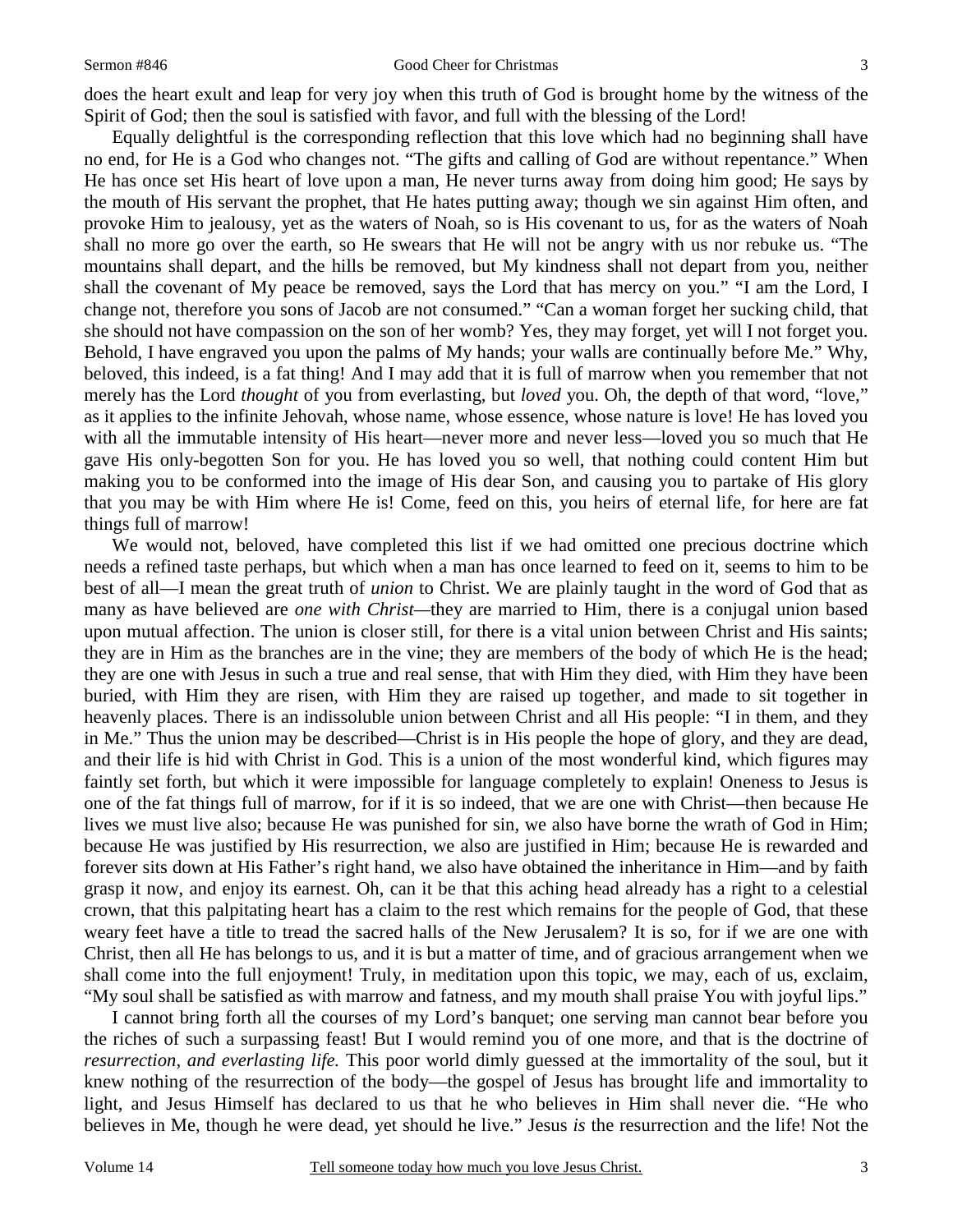soul only, but the *body* also shall partake of immortality, for the trumpet shall sound, and the dead shall be raised incorruptible, and we shall be changed! We expect to die, but we are assured of living again. If the Lord comes not, we know that our bodies shall see corruption, but here is our comfort—we dread no annihilation, that dark shadow never crosses our spirits! We dread no hell, no "purgatory," no judgment—Christ has perfected forever them who are set apart; none can condemn whom He absolves. The saints shall judge the angels, and sit with their Lord in the day of the great assize! To us the coming of Christ will be a day of joy, and of rejoicing; we shall be caught up together with Him; His reign shall be our reign, His glory our glory! Comfort one another with these words, and as you see your brothers and sisters departing one by one from among you, sorrow not as those who are without hope, but say unto each other, "They are not lost, but they have gone before us," for, "blessed are the dead which die in the Lord from henceforth: Yes, says the Spirit, that they may rest from their labors, and their works do follow them." Here are fat things full of marrow, for ours is a glorious hope, and full of Immortality! Our expected immortality is not that of mere existence; it is not the barren privilege of life without bliss, existence without happiness—it is full of glory! "We shall be like He when we shall see Him as He is." We shall be with *God*, at whose right hand there is fullness of joy, and pleasures forevermore! He shall make us to drink of the river of His pleasures; songs and everlasting joy shall be upon our heads, and sorrow and sighing shall flee away!—

> *"Oh, for the no more weeping, Within that land of love! The endless joy of keeping The bridal feast above! Oh, for the hour of seeing My Savior face to face! The hope of ever being In that sweet meeting place."*

 Thus I have set before you a few of the fat things full of marrow which the King of kings has set before His guests at the wedding feast of His love.

 Changing the run of the thought, and yet really keeping to the same subject, let me now bring before you the goblets of wine; "wines on the lees, wines on the lees well-refined." These we shall consider as symbolizing the joys of the gospel. What are these? I can only speak of those which I have myself been permitted to sip. One of the dearest joys of the Christian life is a sense of perfect peace with God. Oh, I tell you when one is quiet for a while, and the din and noise of business is out of one's ears, it is one of the most delicious things in the entire world to meditate upon God and to feel He is no enemy to me, and I am no enemy to Him! It is beyond comparison to feel I love Him; if there is anything that I can do to serve Him, I will do it; if there is any suffering which would honor Him, if He would give me the strength to endure it, it should be my happiness though it caused me to die a martyr's death a thousand times! If I could but honor my God, my Father and my Friend, all should be acceptable to me; there is nothing between the Lord and me by way of difference or alienation. I am brought near through the blood of His dear and only-begotten Son; He is my God, my Father, and my all. And I am His child! Some of us have tried the imaginary happiness of laughter—we have mixed with the giddy throng, and tasted the wines of the house of carnal merriment—but our honest experience is that one single draught from the cup of *salvation* is worth rivers of worldly mirth—

### *"Solid joys and lasting pleasures Only Zion's children know!"*

A quiet heart, resting in the love of God, dwelling in perfect peace, has a royalty about it which cannot for a moment be matched by the fleeting joys of this world!

Our joy sometimes flashes with a brighter light, but even then it is not less pure and safe. You may look upon this wine when it is red, when it sparkles in the cup, when it moves itself aright, for there is no woe, no redness of the eyes reserved for those who drink even to inebriation of this sacred wine! This sacred exhilaration is caused by a sense of *security*. When a child of God has looked well to his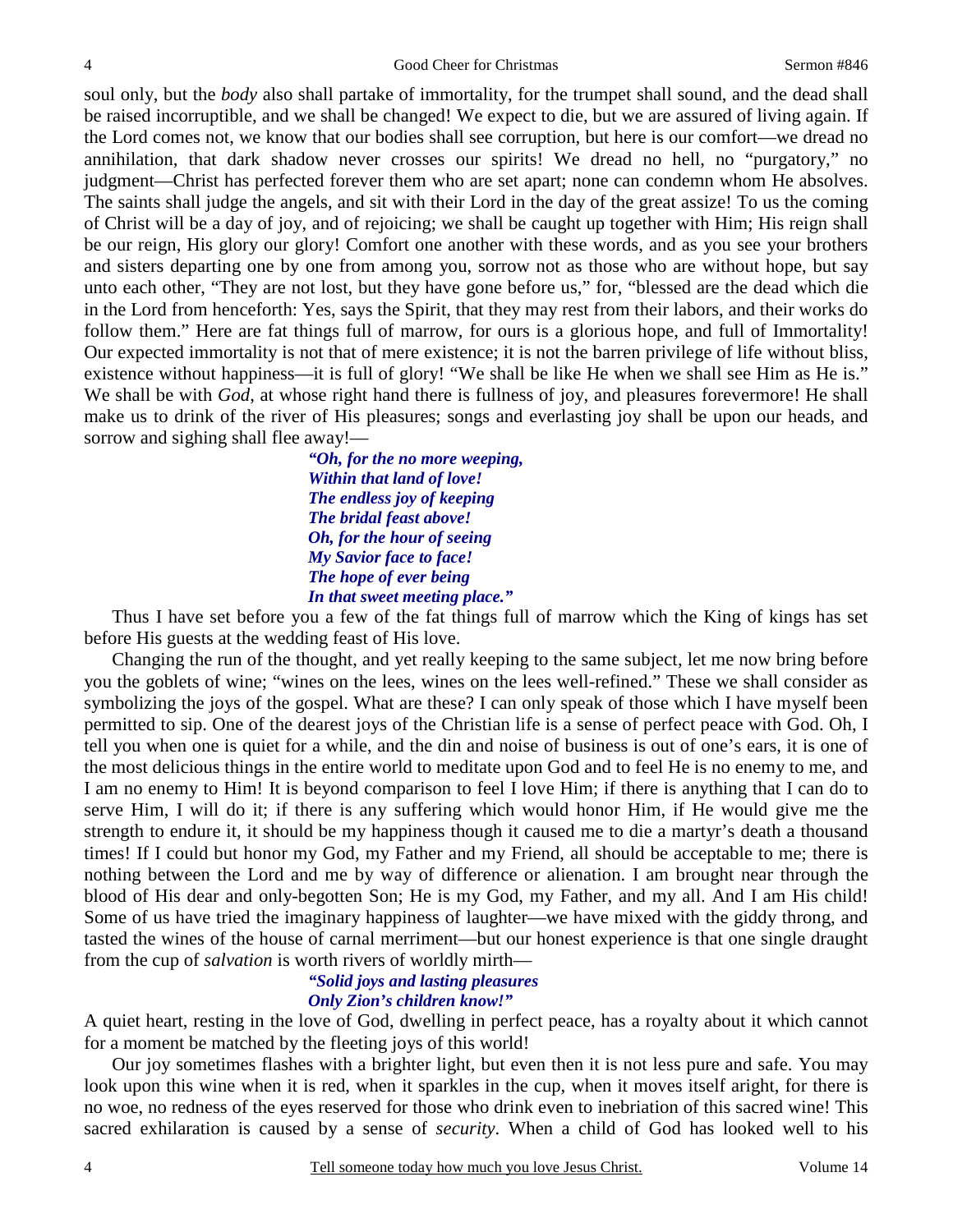#### Sermon #846 Good Cheer for Christmas

Redeemer and seen the merit of the precious blood, and the power of the never-ceasing plea, feels himself safe, perfectly safe. I do not understand the child of God reading his Bible, and yet being afraid of being cast into hell; I can understand that the fear may cross his mind lest after all, he should prove a castaway, but as he approaches once again to the foot of the cross, and looks up to Jesus, he feels that it cannot be. None were ever cast away who stood at the foot of the cross! It is written, "Him that comes to me I will in no wise cast out." A child of God, with no hope but what he finds in Christ, has no cause to think his eternal state to be insecure! All are safe who are in Christ, even as all were safe who were in Noah's ark. No flood, no storm could hurt the man of whom it was said, "The Lord shut him in." The Lord has shut in all His people in Christ, and they are eternally safe in Christ; when the spirit knows that, "there is, therefore, now no condemnation to them who are in Christ Jesus," then is it replenished with delight! When one feels that live or die, work or suffer, all is well, how free from care is the heart; how divinely joyful to know that if one should lose all his earthly substance, the Lord will provide; that if one should be tempted, tempted greatly, yet with the temptation the way of escape shall be made. Here is assurance rich with consolation! When one feels that all is safe, all safe *eternally*, for life or death all secured, I tell you that this is wine on the lees, wine on the lees well-refined—and he who wins a draught need not envy the angels their celestial banquets!

 This joy of ours will sometimes rise to an elevation yet more sublime when it is caused by *communion with God*. Believers, while engaged in prayer and praise, in service and in suffering, are enabled by the Holy Spirit to hold high converse with their Lord. Do not imagine that Abraham's speech with God was an unusual privilege; the father of the faithful did but enjoy what all the faithful ones participate in according to the divine grace given them. We tell God our grief, discoursing upon our sorrows not in fiction, but declaring them in real conversation as when a man speaks with his neighbor, and meanwhile the Lord's Spirit whispers to us with the still small voice of the promise such words as calm our minds, and guide our feet. Yes, and when our Beloved takes us into the banqueting house of real conscious fellowship with Himself, and waves the love-banner over us, our holy joy is as much superior to all merely human mirth, as the heavens are above the earth! Then do we speak and sing with sacred zest, and feel as if we could weep for very joy of heart, for our Beloved is ours, and we are His! His left hand is under our head, and His right hand does embrace us, and our only fear is lest anything should grieve our Beloved, and cause Him to withdraw Himself from us—for it is heaven on earth, and the fair foretaste of heaven above to see His face, to taste His love. Communion with Christ is as the wine on the lees well-refined.

 We will place on the table one more goblet of which you may drink as much as you will. We have provided for us the pleasures of hope—a hope most sure and steadfast, most bright and glorious, the hope that what we know today shall be outdone by what we shall know tomorrow; the hope that by-andby what we now see, as in a glass darkly, shall be seen face to face. We shall say, in heaven, as the Queen of Sheba did in Jerusalem, "The half has not been told us." We are looking forward to a speedy day when we shall be unburdened of this creaking tabernacle, and being absent from the body shall be present with the Lord! Our hope of future bliss is elevated and confident. Oh, the vision of His face! Oh, the sight of Jesus in His exaltation! Oh, the kiss of His lips—the words, "Well done, good and faithful servant," from that dear mouth, and then forever to lie in His bosom! Begone, you cares! Begone, you sorrows! If heaven is so near, you shall not molest us; the inn may be a rough and poverty-stricken one, but we are only *travelers*, not tenants upon lease! This is not our place of resting! We are on our journey home! Beloved, in the prospect of the quiet resting places in the land which flows with milk and honey, you have wines on the lees well-refined!

 If we were not limited to time this morning, as, alas, we are, I would have reminded you that these joys of the believer are ancient in their origin, for that is shown in the text. Old wines are intended by "wines well-refined." They have stood long on the lees, have drawn out all the virtue from them, and have been cleared of all the coarser material. In the East, wine will be improved by keeping even more than the wines of the West, and even so the mercies of God are the sweeter to our meditations because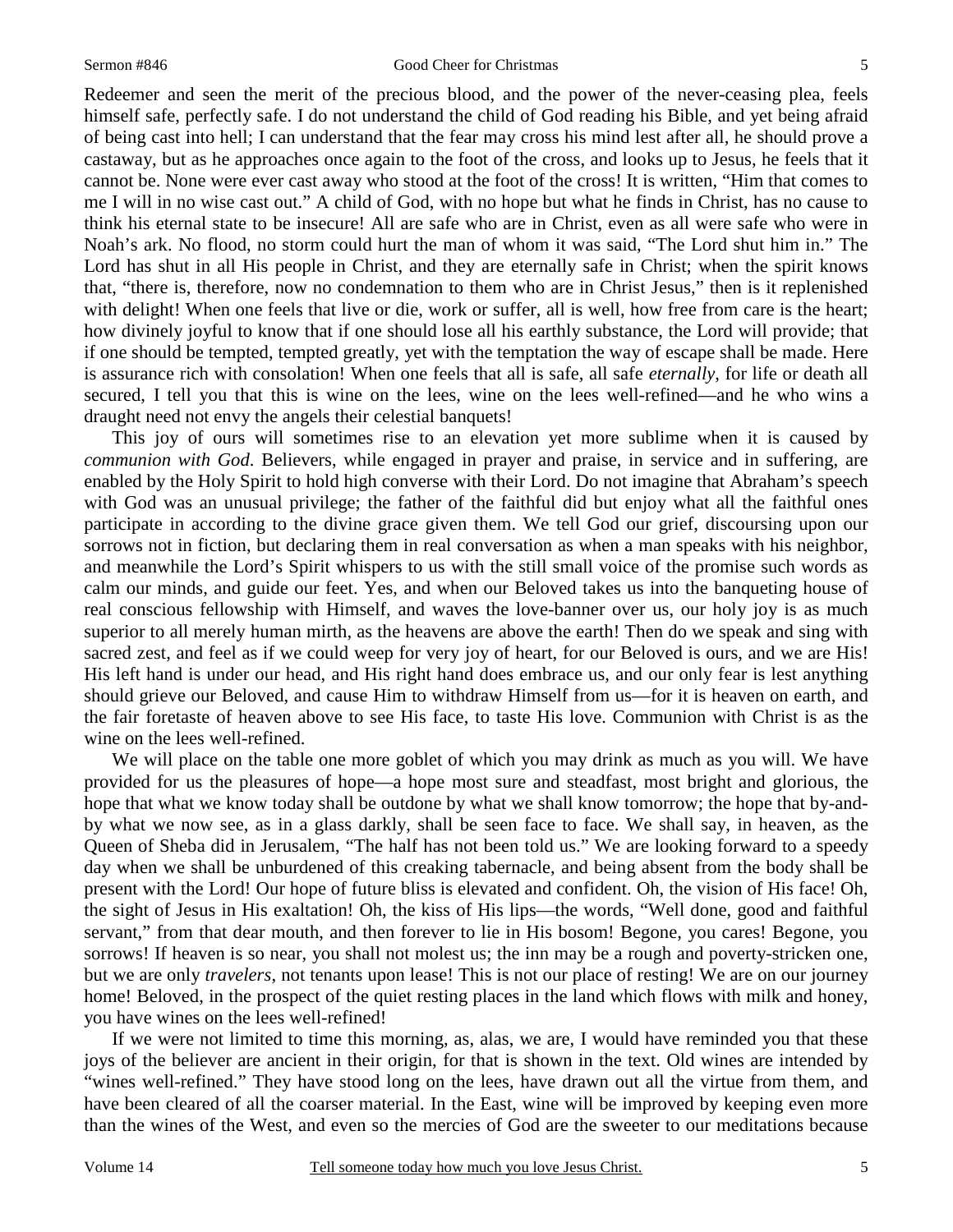of their antiquity. From old eternity, before ever the earth was, the covenant engagements of everlasting love have been resting like wines on the lees, and today they bring to us the utmost riches of all the attributes of God! I would also have reminded you of the fatness of their *excellence*, because the wine on the lees holds its flavor, and retains its aroma, and there is a fullness and richness about the blessings of divine grace which endears them to our hearts. The joys of grace are not fantastical emotions, or transient flashes of a meteoric excitement—they are based on substantial truths of God, they are reasonable, fit, and proper. They belong not to the superficial and frothy emotions of mere feeling, but are deep, solemn, earnest emotions justified by the clearest judgment. Our bliss is not of the foam and the surge—it dwells in the innermost caverns of our heart. I would also remind you of their refined nature. No sin is mingled with the joys of the gospel and the delights of communion—they are wellrefined! Gospel joys are elevating—they make men like angels! As *in* the gospel, God comes down to men, so *by* the gospel men go up to God! I might also have shown you how absolutely peerless are the provisions of divine grace; there is no feast like that of the gospel, no meat like the flesh of Jesus, no drink like His blood, no joys like that which crowns the gospel feast!

**II.** I can say no more. The table is before you, and now we must pass on with great brevity to notice THE BANQUETING HALL.

 "*In this mountain";* there is a reference here to three things, the same symbol bearing three interpretations. First *literally*, the mountain upon which Jerusalem is built. I do not doubt that the reference is here to the hill of the Lord upon which Jerusalem stood; the great transaction which was fulfilled at Jerusalem upon Calvary has made to all nations a great feast; it was there where that center cross bore upon it One who joined earth and heaven in mysterious union; it was there where amidst thick darkness the Son of God was made a curse for men; it was there where sorrow culminated, and joy was consummated. It was there on that very mountain where Jews and Gentiles met together, and with clamorous wrath cried, "Let Him be crucified!" It was there in the giving up of the Only-Begotten, whose flesh is meat indeed, and whose blood is drink indeed, that the Lord made a feast of things. Everything I have spoken of this morning is found in Christ! *He* is the resurrection, and the life—in Him we are justified, adopted, and made secure; every drop of joy we drink streams from His flowing veins.

 A second meaning is *the church.* Frequently Jerusalem is used as the symbol of the church of God, and it is within the pale of the church that the great feast of the Lord is made unto all nations. I am, in the truest sense, a very sound churchman; I am, indeed, a *high* churchman—a most determined stickler for the church; I do not believe in salvation outside of the pale of the church; I believe that the salvation of God is confined to the church, and to the church alone. "But," says one, "what church?" Yes! That's the question! God forbid I should mean by that either the Baptist church, or the Independent church, or the Episcopalian church, or the Presbyterian, or any other—I mean the *church of Jesus Christ—*the company of God's chosen, the fellowship of the blood-bought, the family of believers! Be they where they may, for *them* is provided the feast of fat things; whatever outward and visible church they may have associated themselves with, they shall drink of the wines on the lees well-refined. But the feast is only to be found where they are found who put their trust in Jesus; there is but one church in heaven and earth, composed of men called by the Holy Spirit, and made to live anew by His quickening power; and it is through the ministry of *this* church that an abundant feast is spread for all nations; a feast to which the nations are summoned by chosen herald, whom God calls to proclaim the good news of salvation by Jesus Christ!

 But, brothers and sisters, the mountain sometimes means the church of God exalted to its latter-day glory. This mountain is to be exalted above the hills, and all nations shall flow unto it. This text will have its grandest fulfillment in the day of the appearing of our Lord and Savior Jesus Christ. Then shall the glory of the gospel be unveiled more clearly than at this present time; men shall have a fuller perception of the glory of the Lord, and a deeper enjoyment of His grace while happiness and peace shall reign with unmolested quiet. Soon shall come the golden age which has been so long foretold, for which we cry with unceasing expectation; the Lord send it speedily, and His be the praise!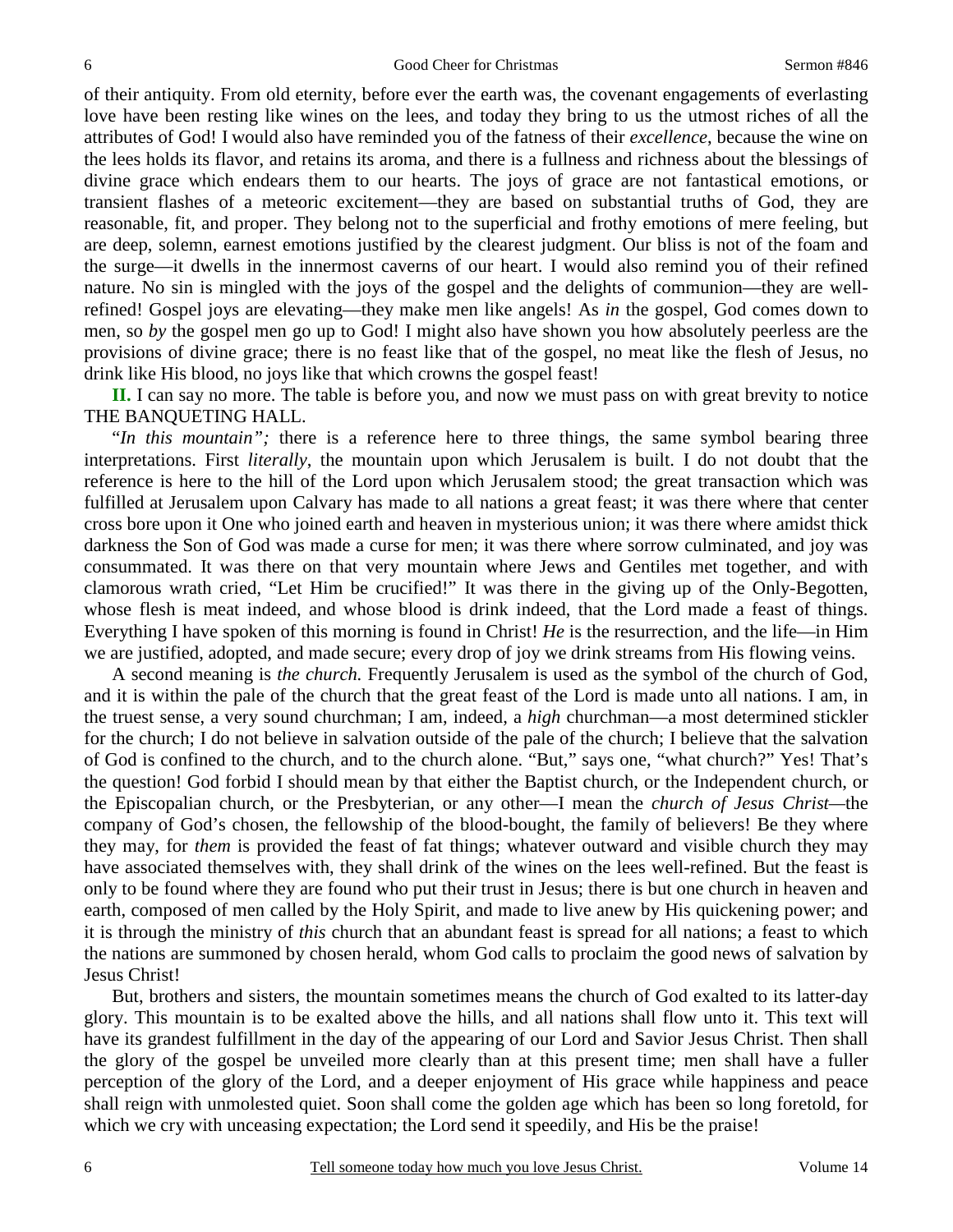#### **III.** Thirdly, let us think of *THE HOST of the feast.*

 "In this mountain shall the Lord of hosts make unto all people a feast of fat things." Mark well the truth of God that in the gospel banquet there is not a single dish brought by *man!* The Lord makes it, and He makes it *all*. I know some would like to bring a little with them to the banquet; something at least by way of trimming and adornment, so that they might have a share of the honor, but it must not be! The Lord of hosts makes the feast, and He will not even permit the guests to bring their own wedding garments, for they must stop at the door, and put on the robe which the Lord has provided, for salvation is all divine grace from first to last, and all of Him who is wondrous in working, and who does all things according to the counsels of His will. Out of all the precious truths of God which I spoke of at the beginning of this sermon, there is not one which comes from any source but a divine one! And of all the joys which I tried feebly to picture, there is not one which takes its rise from earth's springs—they all flow from the eternal fount! The Lord makes the feast, and observe, He does it, too, as Lord of hosts, as a sovereign, as a ruler doing as He wills among the sons of men—preparing what He wills for the good of His creatures, and compelling whom He wills to come to the marriage feast. The Lord provides sovereignly as Lord of hosts, and all-sufficiently as Jehovah. It needed the all-sufficiency of God to provide a feast for hungry sinners; no other than the infinite "I AM" could provide a feast substantial enough to supply the needs of immortal spirits, but HE has done it, and you may guess of the value of the provisions by the nature of our entertainer. If God spread the feast, it is not to be despised; if the Lord has put forth all the omnipotence of His eternal power and Godhead in preparing the banquet for the multitude of the sons of men, then depend upon it, it is a banquet worthy of Him! It is one to which we may come with confidence, for it must be such a banquet as our souls require, and such as the world never saw before. O my soul, rejoice in your God and King! If He provides the feast, let Him have all the glory of it. "Not unto us, not unto us, but unto Your name give glory." O King immortal, eternal, invisible, you fed Your children in the wilderness with manna which dropped from heaven, and with water that flowed out of the flinty rock, and they gave thanks unto Your name, but now You fill us with *nobler* food! They did eat manna and are dead, but we live on the *immortal* bread, even Jesus, and therefore we can never die! They drank of the water which flowed from the rock, and yet they thirsted again, but we shall never thirst, but forever abide near to You, while the Lamb that is in the midst of the throne shall feed us, and lead us unto living fountains of water! Therefore, blessed be Your name, yes, a thousand times blessed be Your name, O Most High! Let all heaven say, "Amen," to the praises of our hearts, and let the multitude of Your children here on earth, for whom this feast is spread, laud and magnify, and bless Your name from the rising of the sun unto the going down of the same!

**IV.** Lastly, a word or two upon THE GUESTS. The Lord has made this banquet, "*for all people."* What a precious word this is, "for all people." Then this includes not merely the chosen people, the Jews, whose were the oracles, but it encompasses the poor uncircumcised Gentiles who by Jesus are brought near! The barbarian is invited to this feast; the Scythian is not rejected; the polished Greek finds an open door; the hardy Roman shall meet with an equal welcome; Caesar's household, if they come, shall receive a portion, and so shall the beggar's kin. Blessed be God for that word, "unto all people," for it permits missionary enterprise in every land; however degraded a race may be, we have here provision made for it; this feast of fat things is made as much for the Sudra as for the Brahmin; the gospel is as much to be preached to the degraded Bushman as to the civilized Chinese! Dwell on that word, *"all people,"* and you will see it includes the rich—for there is a feast of fat things for them such as their gold could never buy; and it includes the *poor*, for they, being rich in faith, shall have fellowship with God! "All people." This takes in the man of enlarged intelligence and extensive knowledge, but it equally encompasses the illiterate man who cannot read. The Lord makes this feast "for all people"; for you old people, for if you come to Jesus, you shall find that He is suitable for you; for you young men and maidens, and you little children, for if you put your trust in God's appointed Savior, there shall be much joy and happiness for you; "For all people!" I think if I were now seeking, and had not laid hold on Christ, this word, "all people," would be a great comfort to me because it gives hope to all who desire to come! None have ever been rejected of all who have ever come to Christ and asked for mercy; it is still true, "Him that comes to Me I will in no wise cast out." Some very odd